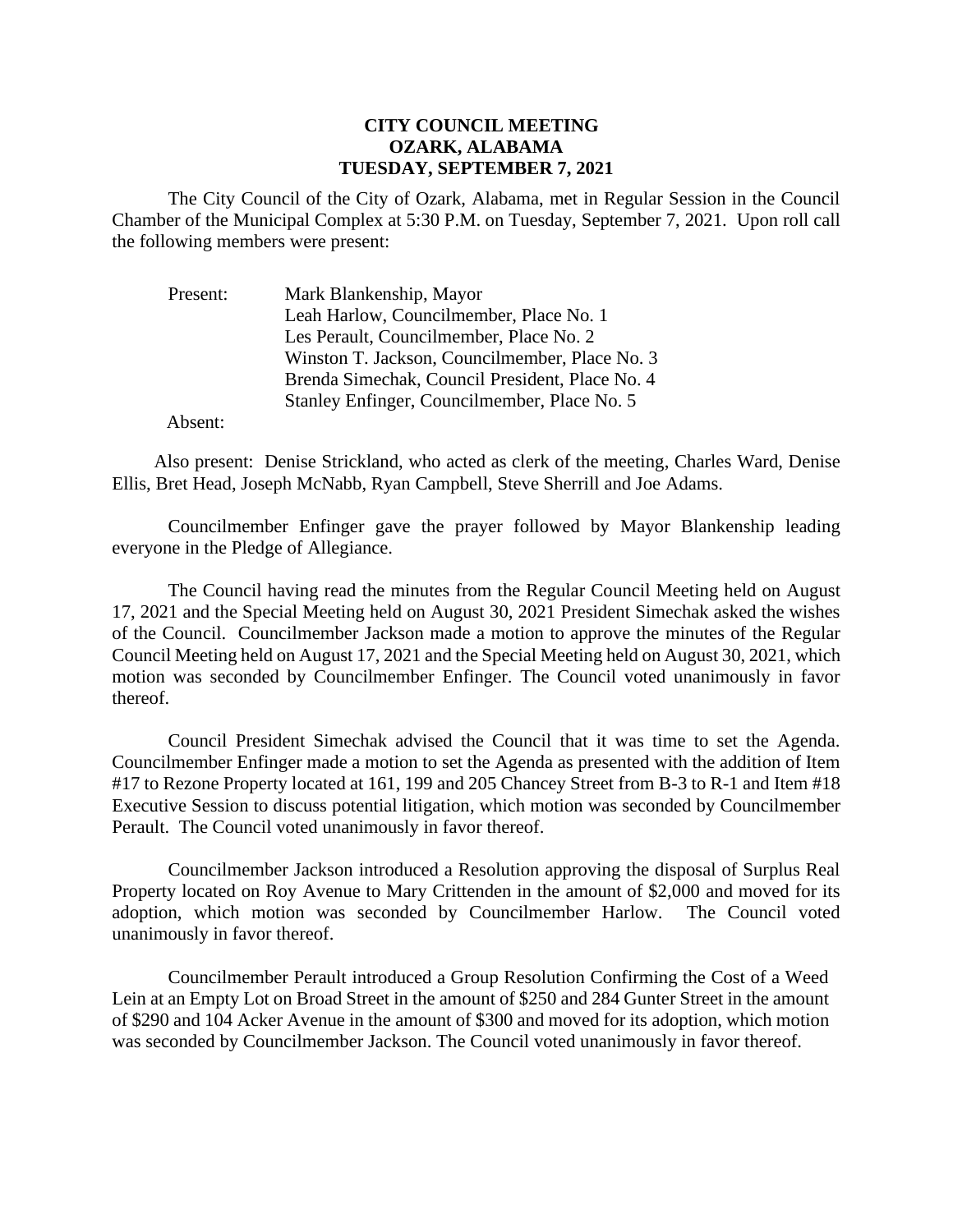Page 2 September 7, 2021

Councilmember Harlow introduced a Group Resolution Declaring Certain Properties located at 124 Bonnie Drive and 3823 Campground Road a Public Nuisance and Setting a Public Hearing for September 21, 2021 at 5:00 PM and moved for its adoption, which motion was seconded by Councilmember Jackson. The Council voted unanimously in favor thereof.

Councilmember Jackson made a motion to award the bid for Project No. TAPOA-TA21 (932) Sidewalks along Enterprise Road and MLK Jr. Ave. to Triple T Construction in the amount of \$353,565.28, which motion was seconded by Councilmember Perault. The Council voted unanimously in favor thereof.

Councilmember Harlow made a motion to approve an agreement for Construction Engineering and Inspection Services with Poly, Inc. for Project No. TAPOA-TA21 (932) Sidewalks along Enterprise Road and MLK Jr. Avenue, which motion was seconded by Councilmember Enfinger. The Council voted unanimously in favor thereof.

Councilmember Enfinger made a motion to award the bid for the 2021 Street Resurfacing Project to Wiregrass Construction Company, Inc. in the amount of \$527,267.62, which motion was seconded by Councilmember Harlow. The Council voted unanimously in favor thereof.

Councilmember Jackson made a motion to approve the FY 2021-22 Budget as presented by Finance Officer Chris Peters, which motion was seconded by Councilmember Perault. The Council voted unanimously in favor thereof.

Councilmember Enfinger made a motion to approve the transfer of ARPA Funds to an Interest Bearing Money Market Checking Account at Synovus Bank, which motion was seconded by Councilmember Harlow. The Council voted unanimously in favor thereof.

Councilmember Harlow made a motion to amend the City of Ozark's Policies and Procedures Handbook Chapter 8, Disciplinary Procedures, to add Section 8.8 Due Process for Municipal Law Enforcement Officers. Dismissal or suspension of Law Enforcement Officers will follow the Code of Alabama 1975, Article 11. § 11-43-230 thru § 11-43-232, which motion was seconded by Councilmember Perault. The Council voted unanimously in favor thereof.

Council President Simechak advised the Council that there was a Court Report and Financial Report in their books for review.

Councilmember Perault made a motion to approve the City of Ozark sponsoring a Wiregrass RC & D Grant in the amount of \$25 000 for Amphitheatre improvements, which motion was seconded by Councilmember Enfinger. The Council voted unanimously in favor thereof.

Councilmember Jackson made a motion to approve rezoning property located at 161, 199 and 205 Chancey Street from B-3 to R-1, which motion was seconded by Councilmember Harlow. The Council voted unanimously in favor thereof.